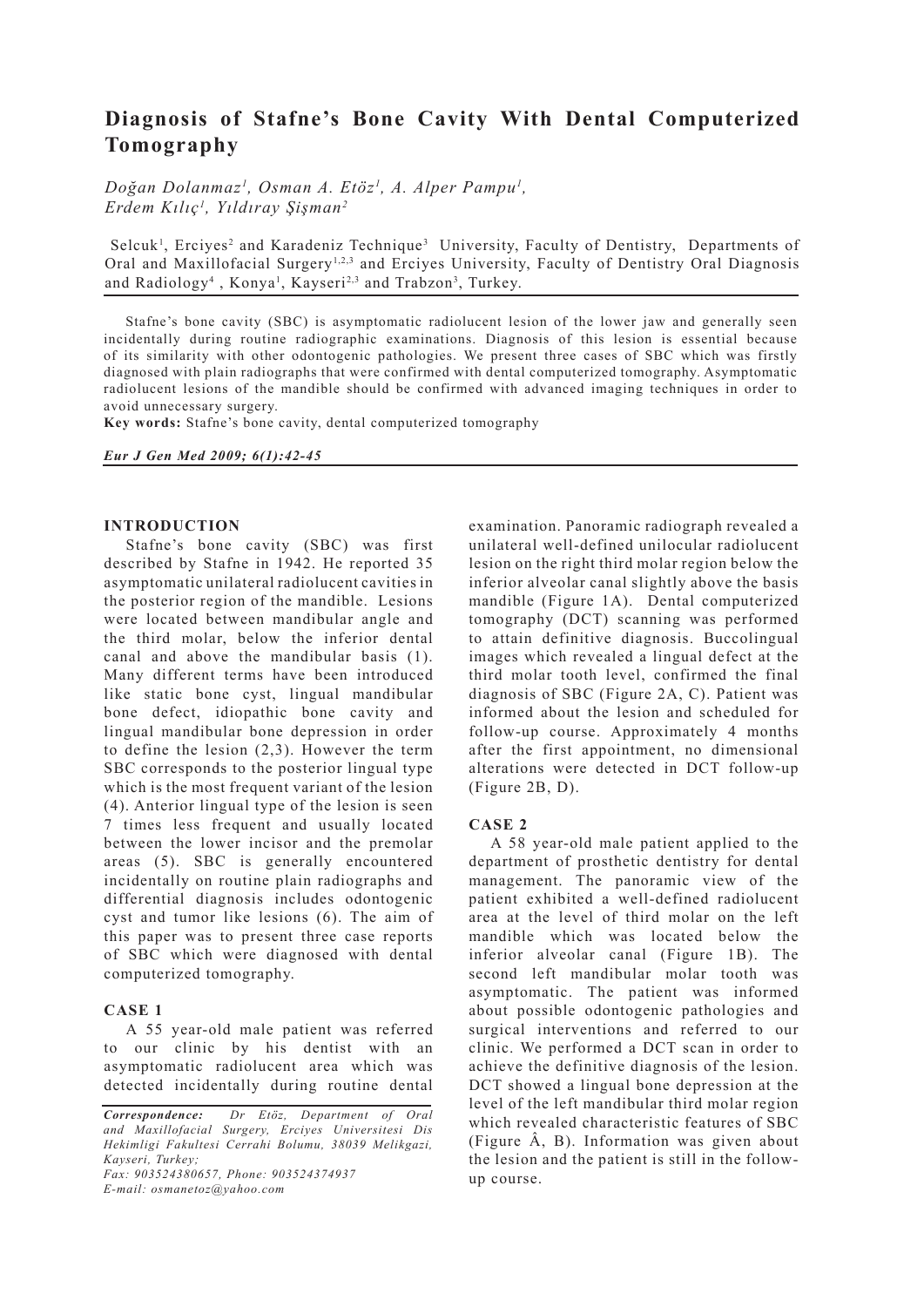

**Figure 1. shows conventional panoramic views of the first (A), second (B) and the third (C) patients (white arrows indicate the lesions)**

## **CASE 3**

A 46 year-old male patient who were suffering from pain from the right side of his face submitted to our clinic. A well-defined radiolucent area in the left posterior region of the mandible below the inferior dental canal at the level of the third molar was seen on the panoramic view of the patient (Figure 1C). DCT scan revealed that the lesion exhibits typical features of SBC (Figure 3C, D). The patient was notified about the lesion and scheduled for follow-up.

# **DISCUSSION**

SBC is frequently located in the posterior lingual region of the mandible. This common variant of SBC has a quite rare occurrence (0.1% - 0.48%) when diagnosed radiographically. However some cadaver studies revealed that the incidence of the lesion may increase up to 6.06% (2,3,7). This difference may be due to asymptomatic characteristic of the lesion. SBC usually occurs in 5. and 6. decades of life



**Figure 2. Shows coronal and panoramic sections of dental computerized tomography of the first patient on the first visit (A, C) and follow-up period (B, D). No changes were observed during follow-up (white arrows indicate the lesions)**

and more common among males. Philipsen et al. in their comprehensive study, showed a 6: 1 male/female ratio for SBC (2). Gomez et al. also reported 11 cases of SBC in whom 8 were men (4). The patients in the present report were at the 5. decades of their lives and all of them were males.

Despite numerous theories regarding to the etiology of SBC, Stafne proposed the hypothesis that the lingual cavity was occupied by cartilaginous tissue due to bone deposition deficiency (1). On the other hand, the most widely accepted concept is pressure of the glandular tissue on the lingual cortex of the mandible (8). According to this concept submandibular salivary gland is responsible for the posterior lingual variant of the lesion while sublingual gland causes the anterior lingual variant (9). Hence, many investigators have found glandular tissue within the defect (4). Additionally Shibata et al. reported healing of the cavity after removal of the glandular tissue inside the lesion (10). Rare case reports have also been published regarding to muscular, lymphatic or vascular tissues related with the cavity (11,12).

SBC is generally encountered incidentally on routine plain radiographs and differential diagnosis includes odontogenic cyst and tumor like lesions (12). However conventional radiographs may be inadequate for recognition of the lesion and needed to be supported with additional diagnostic techniques. DCT,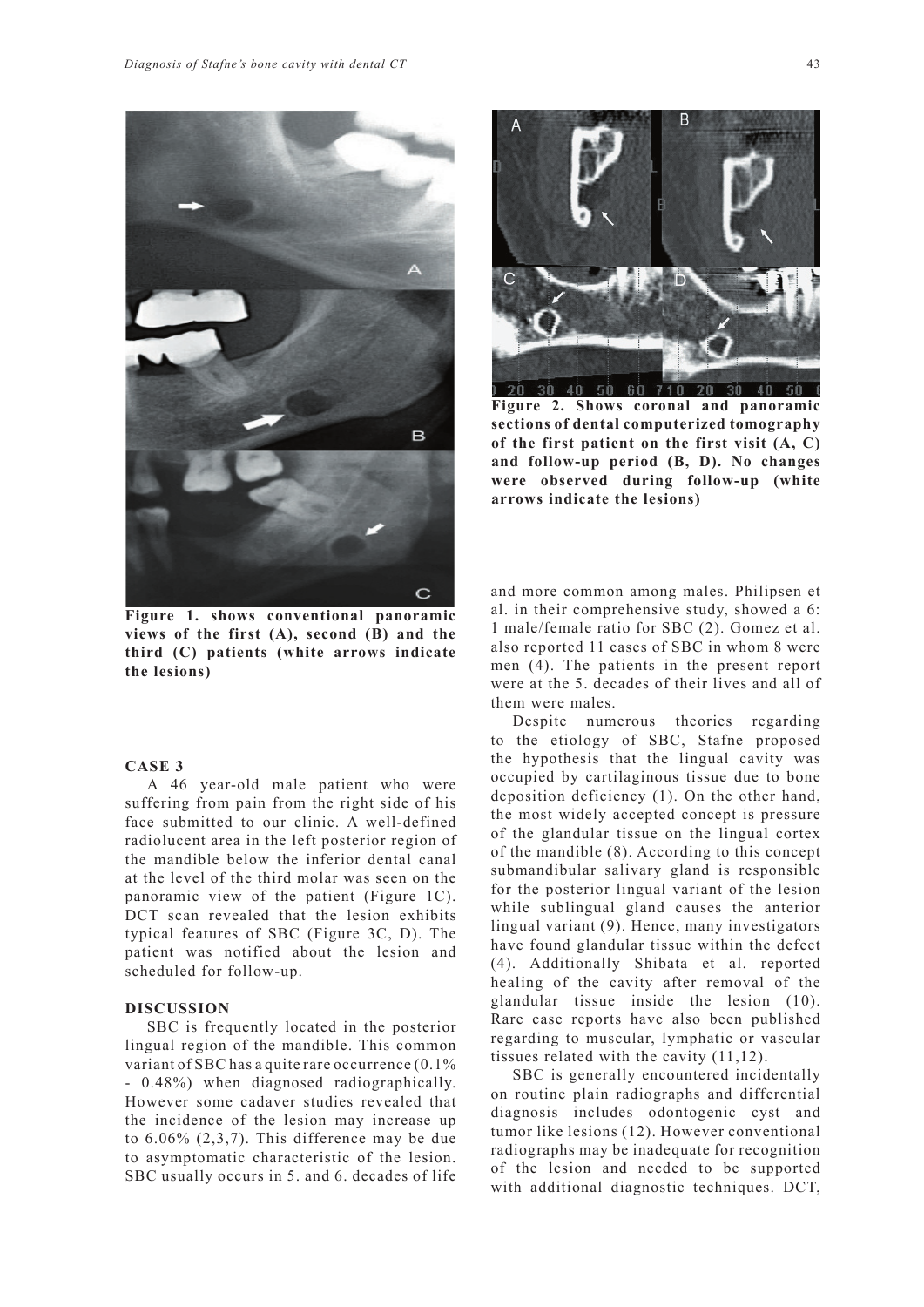

**Figure 3 shows panoramic and coronal sections of dental computerized tomography views of the second (A, B) and the third (C, D) patients (arrows indicate the lesions).** 

Computerized tomography (CT), magnetic resonance imaging (MRI) and sialography techniques have been used to achieve final diagnosis of SBC. Gomez et al. proposed that CT is complementary diagnostic procedure for SBC and other cystic lesions could be distinguished with this method (4). Segev et al. declared that detection of SBC with CT is easier than MRI but they also mentioned that MRI should be considered in order to identify the content of the cavity (6). MRI is suggested for definitive diagnosis of SBC and reported to have less radiation exposure than CT (13). For CT images, larger cavities of SBC may be perceived smaller than they were and contents of cavities were uncertain (13). MRI has also some disadvantages like cost, discomfort to patient and possible image distortion.

Sialography is also a diagnostic technique to determine whether glandular tissue exists in the cavity. However this procedure is invasive and uncomfortable for patient (14). DCT procedure is reported as a noninvasive easy method (15). It allows definitive diagnosis and can be used in follow-up period. Thus, radiographic follow-up is recommended management for SBC instead of surgery (16).

In summary, the present report is probably the first in which asymptomatic bony defects were identified via DCT images. Lingual bone depression is evident in DCT which is the distinctive aspect of SBC. Thus DCT scans

provide detailed information about definitive diagnosis of SBC. Panoramic radiographs may ensure somewhat initial opinion regarding to the diagnosis of SBC for experienced practitioners and might be used for follow-up of SBC cases. Clinician should be aware of suspicious radiolucent lesions of the mandible and should apply multiple imaging modalities in order to avoid unnecessary surgery.

## **REFERENCES**

- 1. Stafne E. Bone cavities situated near the angle of the mandible J Am Dent Assoc 1942;29: 1969-72
- 2. Philipsen H, Takata T, Reichart P, Sato S, Suei Y. Lingual and buccal mandibular bone depressiones: A review based on 583 cases from a world-wide literature survey, including 69 new cases from Japan Dentomaxillofac Radiol 2002;31:281-90
- 3. Slasky B, Bar-Ziv J. Lingual mandibular bony defects: CT in the buccolingual plane J Comput Assit Tomogr 1996;20:438-43
- 4. Quesada-Gomez C, Valmaseda-Castellon E, Berini-Aytes L, Gay-Escoda C. Stafne bone cavity: a retrospective study of 11 cases Med Oral Patol Oral Cir Bucal 2006;11:277-80
- Barker G. A radiolucency of the ascending ramus of the mandible associated with investid parotid salivary gland material and analogous with a Stafne bone cavity Br J Oral Maxillofac Surg 1988;26:81-4
- 6. Segev Y, Puterman M, Bodner L. Stafne bone cavity - Magnetic resonance imaging Med Oral Patol Oral Cir Bucal 2006;11:345-7
- 7. Grellner T, Frost D, Brannon R. Lingual mandibular bone defect: Report of three cases J Oral Maxillofac Surg 1990;48:288-96
- 8. Tsui SH, Chan FF. Lingual mandibular bone defect: case report and review of the literature Aust Dent J 1994;39:368–71
- 9. de Courten A, Kuffer R, Samson J, Lombardi T. Anterior lingual mandibular salivary gland defect (Stafne defect) presenting as a residual cyst Oral Surg Oral Med Oral Pathol Oral Radiol Endod 2002;94:460-4
- 10. Shibata H, Yoshizawa N, Shibata Developmental lingual defect of the mandible: report of a case Int J Oral Maxillofac Surg 1991;20:328–9
- 11. Ariji E, Fujiwara N, Tabata O, et al. Stafne's bone cavity: Classification based on outline and content determined by computer tomography Oral Surg Oral Med Oral Pathol 1993;76:375-80
- 12. Barrer G. Xeroradiography in relation to a Stafne bone cavity Br J Oral Maxillofac Surg 1988;26:32-5
- 13. Branstetter BF, Weissman JL, Kaplan SB. Imaging of a Stafne Bone Cavity: What MR Adds and Why a New Name Is Needed. Am J Neuroradiol 1999;20:587-9
- 14. Oikarinen VJ, Wolf J, Julku M. A stereosialographic study of developmental